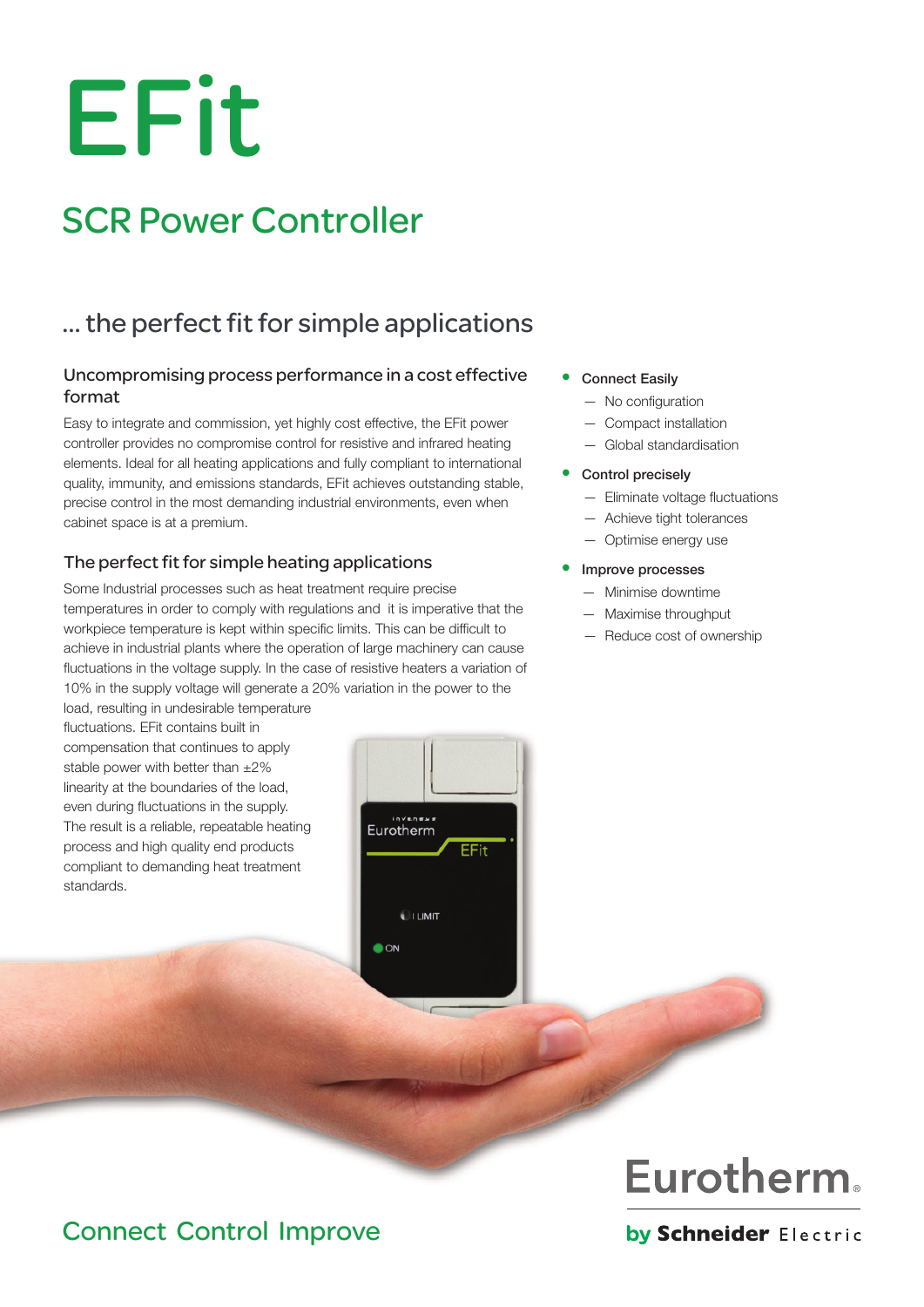# The perfect fit

## Connect Easily

Straightforward connection and commissioning, combined with a compact format to maximise use of cabinet space makes EFit the perfect fit for power control in both new and retrofit applications.



#### Easy Installation

- Nothing to configure plug and play
- Nothing to fix just clip onto DIN rail
- Minimal connection pre-wireable plug in connectors

#### Easy Integration

- Compact dimensions reduce cabinet costs
- Integrates worldwide global standard approvals and international voltages
- Consistent form factor same height and depth across the range
- Ideal form and fit drop in replacement for Eurotherm TE10A

## Control Precisely

EFit offers built in power stabilisation and a variety of firing modes for different types of load, which lead to energy savings and higher quality end products when compared to more basic power controllers.



#### Reduce hidden energy costs

- No wasted energy built in compensation provides stable power control even during power fluctuations, eliminating unexpected changes in heater temperature
- Better power factor save hidden energy costs with dedicated firing modes for each type of load, including a variety of burst modes that provide an efficient alternative to Phase Angle, such as advanced single cycle firing to reduce flicker in short-wave infrared heaters

#### Consistently high quality end products that comply to standards

• No scrap or rework - linearity better than  $\pm 2\%$  of range, accurately controls heaters and maintains the correct load temperature

#### Improve Processes

Designed to give a fast stable response even in heavy industrial environments, EFit will enable you to run



continuously optimised heating processes with minimum down time. This faster throughput improves OEE (Overall Equipment Effectiveness), helping you achieve your KPIs (Key Performance Indicators).

#### Increase throughput

• Maximise utilisation of plant equipment thanks to fast stable control response

#### Reduce down time

- Reliably operates in heavy industrial conditions — high immunity to electromagnetic disturbances
- Robust operates in high temperature, humidity and altitude environments

#### Standardise Globally

EFit power controllers offer peace of mind for installers working in a global environment where industry



regulations form an essential part of the engineering supply chain.

- Conformity to cUL directive (Canada and USA)
- CCC exempt: product not listed in catalogue of products subject to compulsory certification
- China RoHS
- CE compliance to power controller product standards





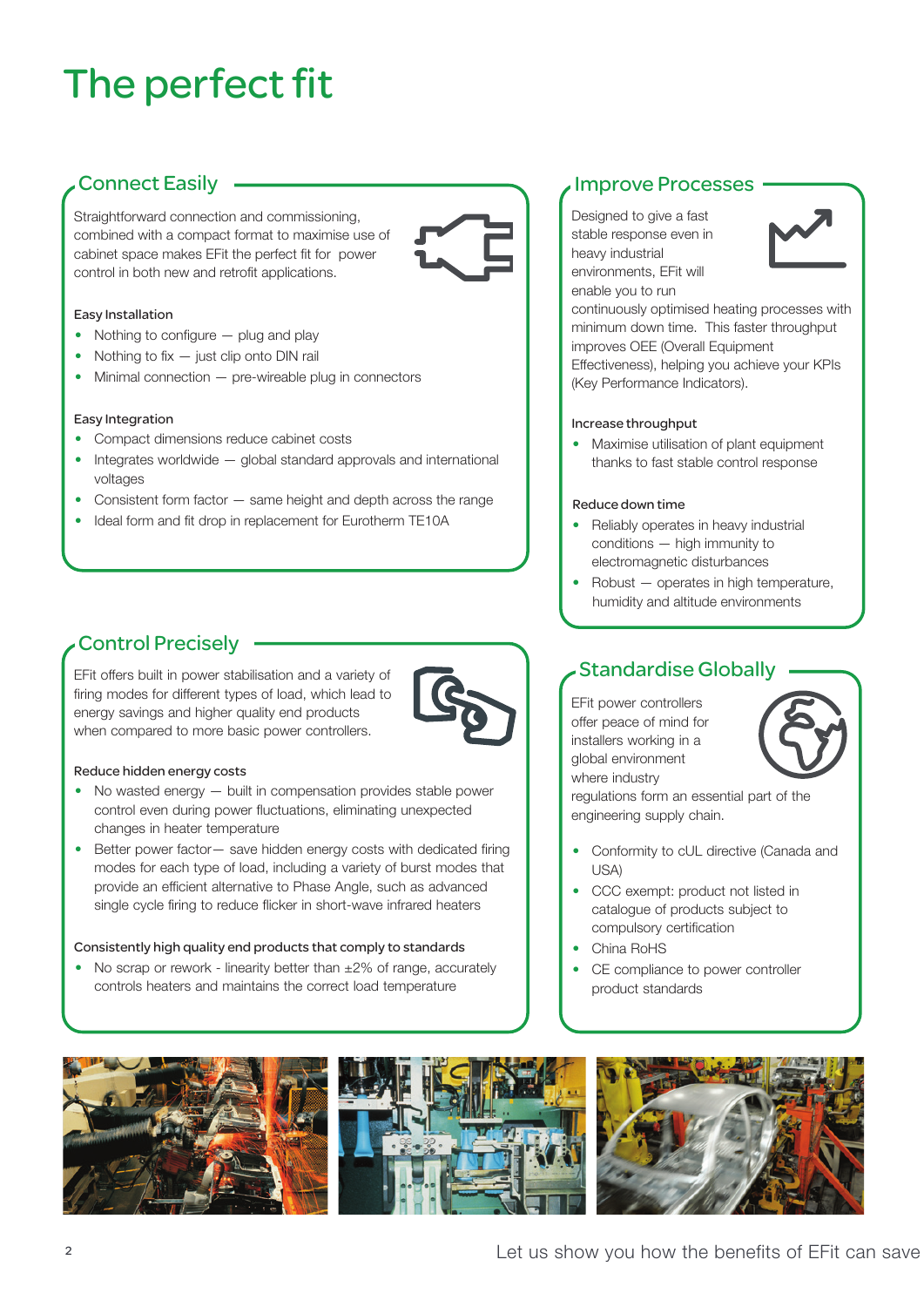

### Technical Specification

| General                      |                                                                                                                |  |
|------------------------------|----------------------------------------------------------------------------------------------------------------|--|
| Directive:                   | EMC directive 2004/108/EC                                                                                      |  |
| Safety specification:        | Low Voltage Directive 2006/95/EC<br>EN 60947-4-3:2000 (2000-01-12)<br>+ EN 60947-4-3:2000/A1:2006 (2006-12-08) |  |
| EMC emissions specification: | + EN 60947-4-3:2000/A2:2011 (2011-09-02)<br>EN 60947-4-3:2000 (2000-01-12)                                     |  |
|                              | + EN 60947-4-3:2000/A1:2006 (2006-12-08)                                                                       |  |
|                              | + EN 60947-4-3:2000/A2:2011 (2011-09-02)<br>Class A product                                                    |  |
| EMC immunity specification:  | EN 60947-4-3:2000 (2000-01-12)                                                                                 |  |
|                              | EN 60947-4-3:2000/A1:2006 (2006-12-08)                                                                         |  |
| Vibration tests:             | EN 60947-4-3:2000/A2:2011 (2011-09-02)<br>EN60947-1 annex Q category E                                         |  |
| Shock tests:                 | EN60947-1 annex Q category E                                                                                   |  |
| Approvals                    |                                                                                                                |  |
|                              | cUL: UL60947-4-1A and UL60947-1                                                                                |  |
|                              | CE: EN60947-4-3 and EN 60947-1                                                                                 |  |
|                              | A certificate of conformity can be provided                                                                    |  |
| CCC exempt:                  | on simple request<br>Product not listed in catalogue of products                                               |  |
|                              | subject to China Compulsory Certification                                                                      |  |
|                              | RoHS: Restriction of Hazardous Substances compliant                                                            |  |
| Protection:<br>CE:           | IP20, According to EN60529                                                                                     |  |
| UL:                          | Open type                                                                                                      |  |

#### Condition of use

Degree of pollution:<br>Storage temperature:

Atmosphere: Non-corrosive, non-explosive, non-conductive<br>
Degree 2<br>
Degree 2 Storage temperature: –25°C to 70°C (maximum)<br>Operatoring temperature: 0 to 45°C without derating 0 to 45°C without derating Altitude: 1000m maximum at 45°C 2000m maximum at 40°C For higher temperature see de-rating curves below Humidity limits: 5% to 95% RH (non-condensing)



of ambient temperature<br>I<sub>N</sub> = nominal current at 45°C) for an altitude up to 1000m.



Current derating curves as a function of ambient temperature  $I_N$  = nominal current at 40°C) for an altitude up to 2000m.

| Power                        |         |                                                                                             |
|------------------------------|---------|---------------------------------------------------------------------------------------------|
| Nominal current:             |         | 16 to 50A                                                                                   |
| Nominal voltage:             |         | 100V to 500V (+10%/-15%). Refer to<br>order code for more details                           |
| Frequency:                   |         | 47Hz to 63Hz                                                                                |
| Short circuit protection:    |         | High speed fuse (coordination Type 1)                                                       |
| Type of loads:               |         | AC51: Pure resistive                                                                        |
|                              |         | AC56a: Transformer Primary                                                                  |
|                              | AC.55h. | Short wave infra-red                                                                        |
| Power terminals:             |         | Safe cage type, cable size 1.5 to 16mm <sup>2</sup><br>tightening torque 2.3Nm (20.4 lb.ln) |
| Safety earth screw terminal: |         | Cable size 1.5 to to 16mm <sup>2</sup><br>tightening torque 2.3Nm (20.4 lb.ln)              |
|                              |         |                                                                                             |

#### Control Supply of electronics: Self powered product: 100V ac to 500V ac Auxiliary supply: 115V ac or 230V ac Auxiliary supply must be in phase with the line. The control circuit shall be protected by a ATM2 fuse rated 600V ac/dc, 2A, 100kA Control setpoint: Either analogue (analogue input or potentiometer) or logic Analogue input signal: DC voltage: 0-5V, 0-10V, Input impedance 100k ohms DC current: 4-20mA 250 ohms Burden resistor 250 ohms Potentiometer: A '5V user' voltage is available between terminals 5 and 7 to be used with an external potentiometer of 10Kohm. One potentiometer per unit should be used Logic: Contact for On/Off logic operation<br>
Control terminals: Plug-in connector 0.5 to 2.5mm<sup>2</sup> Plug-in connector 0.5 to 2.5mm<sup>2</sup> (24 to 12AWG) cables Tightening torque 0.6 Nm (5.31 lb.In) Control Performance Linearity: Better than  $\pm 2\%$  of the full range<br>Stability: Better than  $\pm 2\%$  of the full range Better than  $\pm 2\%$  of the full range with constant resistance Automatic compensation for supply fluctuation (variation: between –10% and +10% of the nominal voltage) Firing modes: Burst: Burst variable (16 periods)



Single cycle